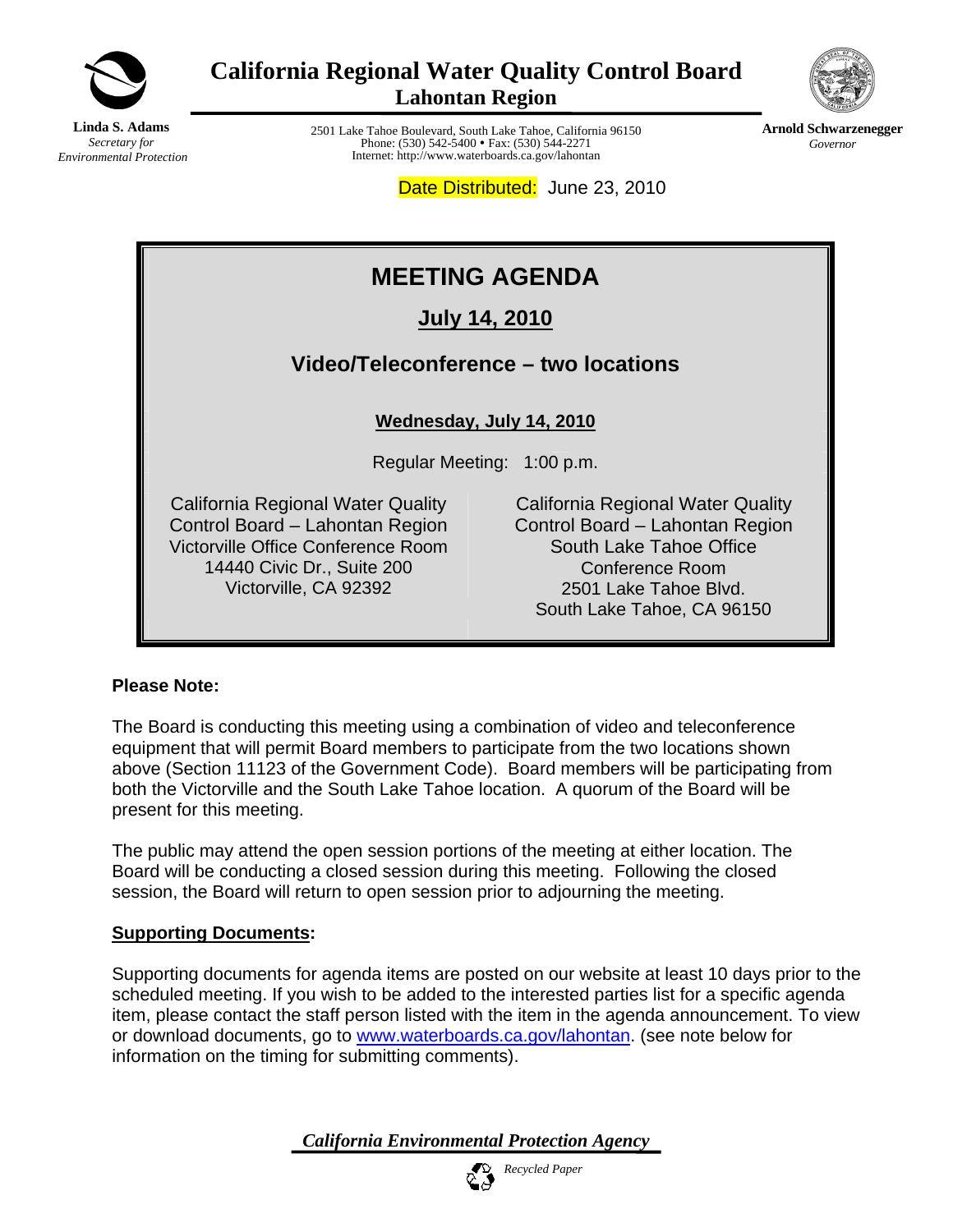### **Submittal of Written Material for Water Board Consideration:**

Comments on individual items are welcome and encouraged. Written comments on an agenda item must be submitted on or before the due date listed in the hearing notice associated with the agenda item. Hearing notices are distributed to persons who have indicated they want to receive information about a specific item and are posted on the Water Board's web site [\(www.waterboards.ca.gov/lahontan](http://www.waterboards.ca.gov/lahontan)). For items that do not have a separate hearing notice with specific due dates, written comments must be submitted at least ten (10) days before the meeting. This allows time to distribute the material to Water Board members in advance of the meeting, providing the opportunity for the members to read and consider the information submitted. Pursuant to California Code of Regulations, Title 23, section 648.4, the Water Board may refuse to admit written testimony into evidence unless the proponent can demonstrate why he or she was unable to submit the material on time or that compliance with the deadline would otherwise create a hardship. If any other party demonstrates prejudice resulting from admission of the written testimony, the Water Board may refuse to admit it.

A copy of the procedures governing Water Board meetings may be found at California Code of Regulations, Title 23, section 647 et seq., and is available upon request. Hearings before the Water Board are not conducted pursuant to Government Code section 11500 et seq*.*

#### **General Meeting Information:**

Both meeting rooms are accessible to people with disabilities. If you have special accommodations or language needs, please contact Laurie Applegate at least five days prior to the meeting date at (530) 542-5414 or LApplegate@waterboards.ca.gov. TTY/TDD/Speech-to-Speech users may dial 7-1-1 for the California Relay Service.

The following items are numbered for identification purposes only and will not necessarily be considered in this order. Public hearings will not be called to order prior to the time specified. All Board files, exhibits and agenda material pertaining to items on this agenda are hereby made a part of the record for the appropriate item.

Anyone wishing to present a Microsoft PowerPoint® presentation during the meeting, using the Water Board's projector, must provide the presentation to the Water Board on either a CD or via email at least three working days prior to the meeting. Please contact the staff person listed for the agenda item of interest.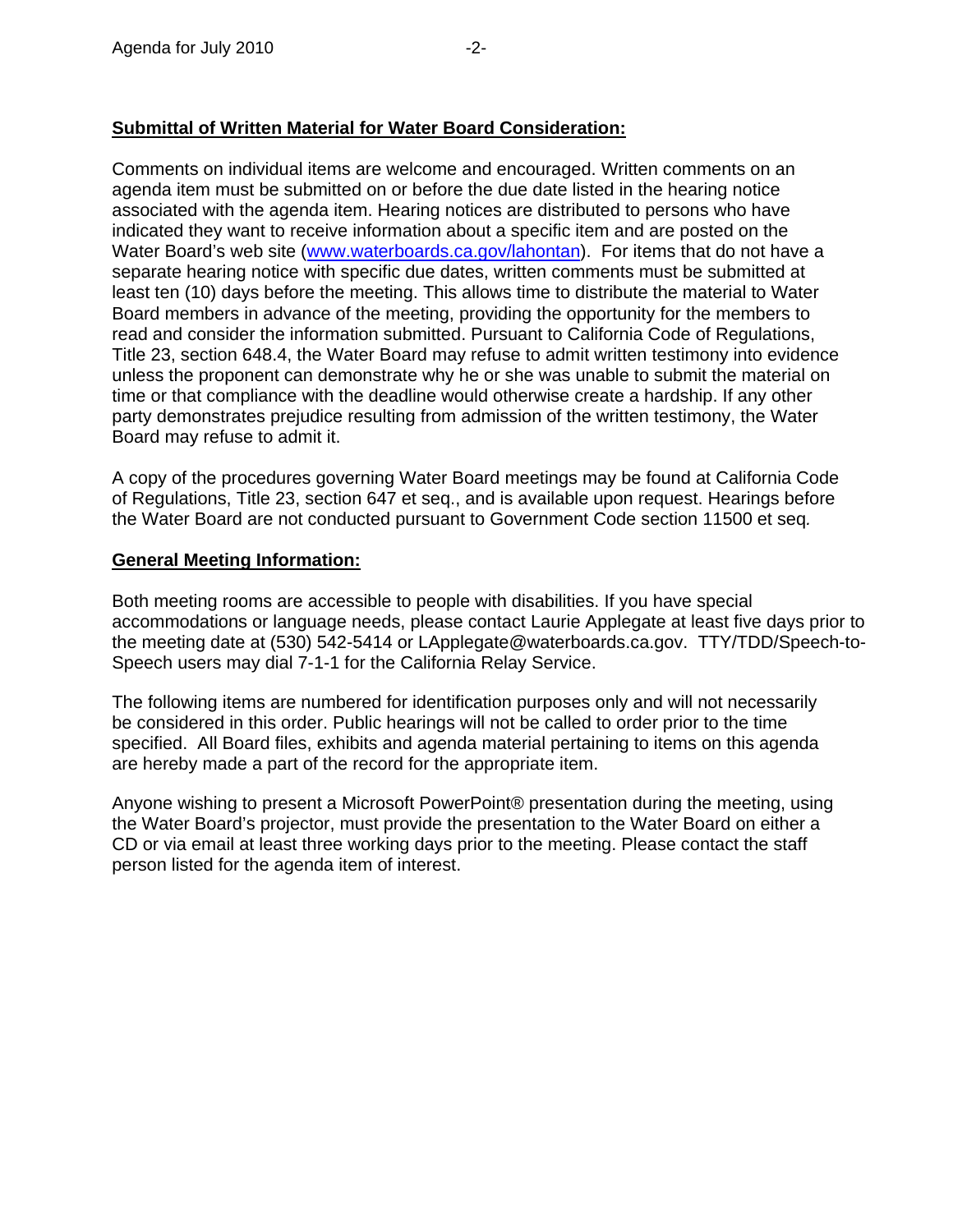### **REGULAR MEETING**

#### *Wednesday, July 14, 2010 – 1:00 p.m.*

#### **INTRODUCTIONS**

#### 1. **PUBLIC FORUM**

Any person may address the Water Board regarding a matter within the Water Board's jurisdiction that is not related to an item on this meeting agenda. Comments will generally be limited to five minutes, unless otherwise directed by the Chair. Any person wishing to make a longer presentation should contact the Executive Officer at least ten days prior to the meeting. Comments regarding matters that are under development for future meetings will be restricted. (See

[http://www.waterboards.ca.gov/lahontan/board\\_info/agenda/upcoming.shtml#top](http://www.waterboards.ca.gov/lahontan/board_info/agenda/upcoming.shtml#top) )

#### 2. **MINUTES**

[Minutes of the Regular Meeting of June 9, 2010 in Kings Beach, CA](http://www.waterboards.ca.gov/lahontan/board_info/agenda/2010/jul/item2.pdf) (Laurie Applegate).

#### 3. **ADOPTION OF UNCONTESTED CALENDAR**

Items denoted by (\*) are expected to be routine and non-controversial. The Water Board will act on these items at one time without discussion. If any Water Board member, staff member, or interested party requests discussion, the item will be removed from the Uncontested Calendar to be considered separately. Requests to have an item removed from the uncontested calendar can be made in advance of the meeting by writing to the Water Board or by calling the Water Board's Executive Officer or the request can be made to the Water Board at the meeting on the Wednesday before the vote on the Uncontested Calendar.

### **NEW WASTE DISCHARGE REQUIREMENTS**

\*4. **[Waste Discharge Requirements for the Bureau of Land Management and the](http://www.waterboards.ca.gov/lahontan/board_info/agenda/2010/jul/item4.pdf)  [Golden Queen Mining Company, Inc., Soledad Mountain Project, Kern County](http://www.waterboards.ca.gov/lahontan/board_info/agenda/2010/jul/item4.pdf)** (The Water Board will consider adopting Waste Discharge Requirements for the Soledad Mountain Project) (Tammy Lundquist)

### **AMENDED WASTE DISCHARGE REQUIREMENTS**

- 5. **[Resolution Adopting an Addendum to the Mitigated Negative Declarations and](http://www.waterboards.ca.gov/lahontan/water_issues/projects/pge/index.shtml#desertview) [Amended Waste Discharge Requirements for Pacific Gas and Electric Company,](http://www.waterboards.ca.gov/lahontan/water_issues/projects/pge/index.shtml#desertview)  [Desert View Dairy Revised Optimization Project, Hinkley, San Bernardino County](http://www.waterboards.ca.gov/lahontan/water_issues/projects/pge/index.shtml#desertview)** (The Water Board will consider adopting an Addendum to Negative Declarations and will consider adopting Waste Discharge Requirements for the Desert View Dairy chromium containment and remediation project) (Chuck Curtis)
- \* see Item 3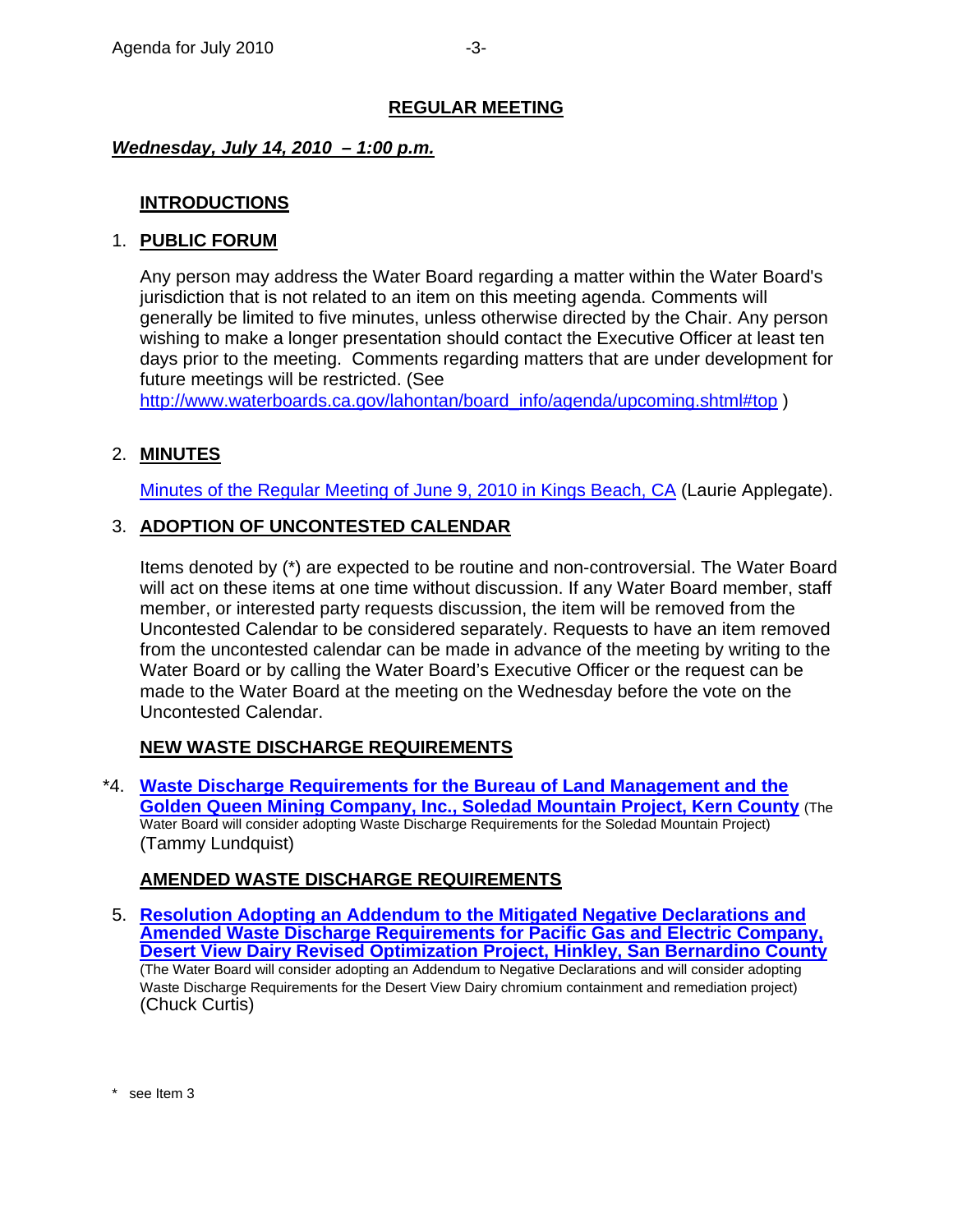### **OTHER BUSINESS**

- 6. **[Resolution Authorizing the Executive Officer to Sign the Record of Decision for](http://www.waterboards.ca.gov/lahontan/board_info/agenda/2010/jul/item6.pdf)  Operable Unit 4, Arroyos Area, Edwards Air Force Base, Kern County** (The Water Board will consider authorizing the Executive Officer to sign the Record of Decision.) (Tim Post)
- 7. **[Resolution Delegating Authority to the Executive Officer to Issue Administrative](http://www.waterboards.ca.gov/lahontan/board_info/agenda/2010/jul/item7.pdf)  Civil Liability Orders** (The Water Board will consider adopting a resolution expressly delegating authority to the Executive Officer to issue Administrative Civil Liability orders when no hearing is required) (Harold Singer)
- 8. **[Executive Officer's Report](http://www.waterboards.ca.gov/lahontan/board_info/agenda/2010/jul/item8.pdf)** (The Water Board will not be asked to take any formal action; however, it may provide direction to staff.) (Harold Singer)
	- **Discussion of Standing Items**
	- **Notification of Spills (Pursuant to Water Code section 13271, and Health and Safety Code section 25180.7,)**
	- **Notification of Closure of Underground Storage Tank Cases (Pursuant to Article 11, Division 3, Chapter 16, title 23, California Code of Regulations)**
- 9. **Reports by Chair and Board Members**
- 10. **CLOSED SESSION \*\***
	- a. **Discussion of Significant Exposure to Litigation. Authority: Government Code section 11126, subdivision (e)(2)(B)(i).**
	- b. **Discussion to Decide Whether to Initiate Litigation. Authority: Government Code section 11126, subdivision (e)(2)(C)(i).**
	- c. **Discussion of Litigation filed by the State of California and the Regional Water Quality Control Board, Lahontan Region, v. Glen R. Hammond and Limited Partners, Kern County Superior Court Case No. 235695. Authority: Government Code section 11126, subdivision (e).**
	- d. **Discussion of Litigation: Regional Water Quality Control Board, Lahontan Region v. Mary Ann Ferguson, et al., Placer County Superior Court Case No. T CV 1002. Authority: Government Code section 11126, subdivision (e).**
- \* see Item 3

<sup>\*\*</sup> At any time during the regular session, the Board may adjourn to a closed session to consider litigation, personnel matters, or to deliberate on a decision to be reached based upon the evidence introduced in the hearing. Discussion of litigation is within the attorney-client privilege and may be held in closed session. Authority: Government Code section 11126, subdivisions (a), (c)(3) and (e).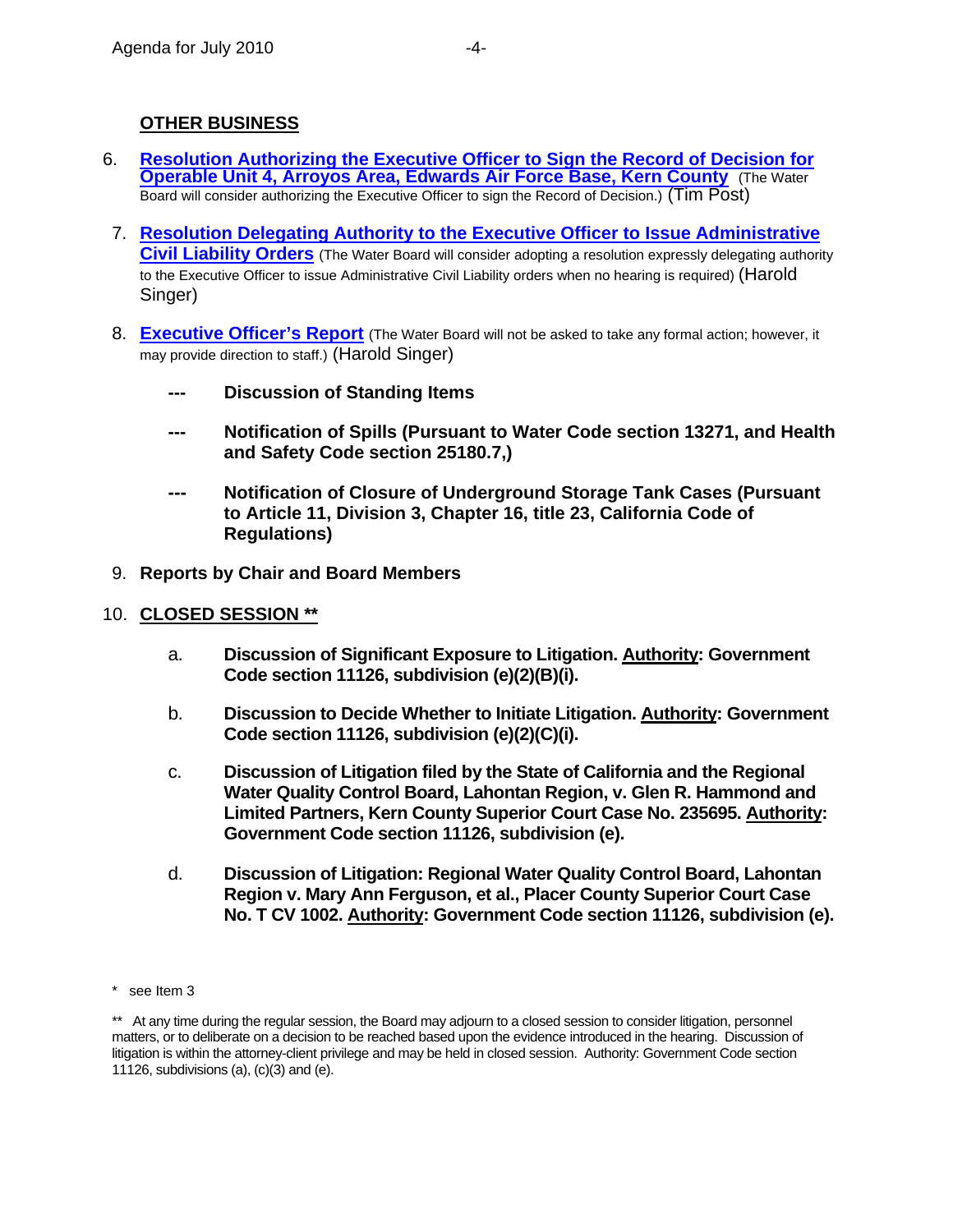- **Regional Water Quality Control Board, Lahontan Region v. Thomas E. Erickson et al., El Dorado Superior Court Case No. SC20010089. Authority: Government Code section 11126, subdivision (e).**
- f. **Discussion of Litigation: Atlantic Richfield Company v. State of California, State Water Resources Control Board, California Regional Water Quality Control Board, Lahontan Region, et al., Los Angeles County Superior Court Case No. BC380474. Authority: Government Code section 11126, subdivision (e).**
- g. **Discussion of Litigation: Sierra Forest Legacy et al. v. California Regional Water Quality Control Board, Lahontan Region, et al., El Dorado County Superior Court Case No. SC20090123. Authority: Government Code section 11126, subdivision (e).**
- h. **Discussion of Litigation (Petition for Review of Lahontan Water Board Action Filed with the State Water Resources Control Board): Sierra Forest Legacy et al. v. Lahontan Regional Water Quality Control Board (SWRCB/OCC File No. A-2025). Authority: Government Code section 11126, subdivision (e).**
- i. **Discussion of Litigation: Sarbjit S. Kang, an individual and Kang Property, Inc. v. California Regional Water Quality Control Board, Lahontan Region; and California State Water Resources Control Board, El Dorado County Superior Court Case No. SC20090234. Authority: Government Code section 11126, subdivision (e).**
- j. **Discussion of Litigation: In re East West Development V, LP, LLLP, et al., United States Bankruptcy Court for the District of Delaware, Case No. 10-10452 (BLS). Authority: Government Code section 11126, subdivision (e).**
- k. **Discussion of Litigation (Petition for Review of Lahontan Water Board Action Filed with the State Water Resources Control Board): In the Matter of the Petition of the California Department of Fish and Game for Review of Action by the California Regional Water Quality Control Board, Lahontan Region In Adopting Order No. R6V-2010-0016 Regarding Hot Creek Hatchery (SWRCB/OCC File No. A-2092). Authority: Government Code section 11126, subdivision (e).**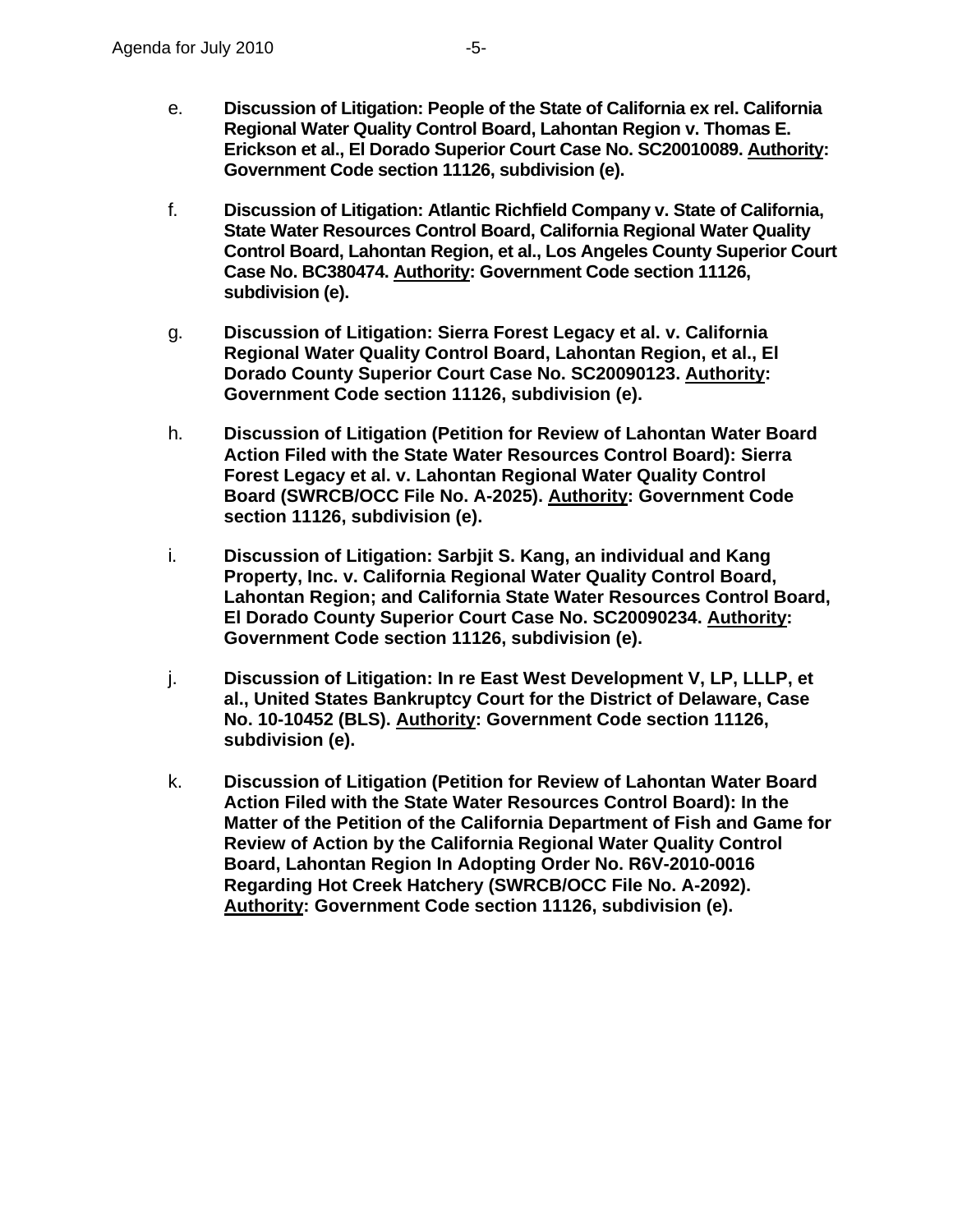m. **Discussion of Personnel Matters. Authority: Government Code section 11126, subdivision (a).** 

### **ADJOURNMENT**

Any person aggrieved by an action of the California Regional Water Quality Control Board, Lahontan Region that is subject to review as set forth in Water Code section 13320, subdivision (a), may petition the State Water Resources Control Board (State Water Board) to review the action. Any petition must be made in accordance with Water Code section 13320 and California Code of Regulations, title 23, sections 2050 and following. The State Water Board must receive the petition by 5:00 p.m., 30 days after the date the action was taken, except that if the thirtieth day following the date the action was taken falls on a Saturday, Sunday or, state holiday the petition must be received by the State Water Board by 5:00 p.m. on the next business day. Copies of the law and regulation applicable to filing petitions may be found on the Internet at: [http://www.waterboards.ca.gov/public\\_notices/petitions/water\\_quality](http://www.waterboards.ca.gov/public_notices/petitions/water_quality) or will be provided upon request.

**Note:** A listing of pending applications for Water Quality Certification pursuant to Section 401 of the Clean Water Act may be obtained by calling:

Northern Lahontan Basin: Tobi Tyler in South Lake Tahoe at (530) 542-5435, [ttyler@waterboards.ca.gov](mailto:ttyler@waterboards.ca.gov)

#### Southern Lahontan Basin:

Patrice Copeland and Jan Zimmerman, in Victorville at (760) 241-6583, [pcopeland@waterboards.ca.gov](mailto:pcopeland@waterboards.ca.gov) or [jzimmerman@waterboards.ca.gov](mailto:jzimmerman@waterboards.ca.gov) 

The Regional Water Quality Control Board, Lahontan Region, has a home page that can be accessed on the Internet, at:<http://www.waterboards.ca.gov/lahontan>

The Lahontan Water Board will be considering many items during this meeting which may result in Board action or direction to staff. We encourage input from all people interested in a given item or issue, so that when we act, our decision is based on all available information. Although an oath is not administered in most of the proceedings before this Board, **we expect all statements made before this Board to be truthful with no attempts to mislead this Board by false statements, deceptive presentation or failure to include essential information.** 

The Board encourages all people in or near a Board meeting to refrain from engaging in inappropriate conduct. Inappropriate conduct may include disorderly, contemptuous or insolent behavior, breach of peace, boisterous conduct, violent disturbance or other unlawful interference in the Board's proceedings. Such conduct could subject you to contempt sanctions by the superior court (Gov. Code § 11455.10).

The Board Chairperson may impose sanctions, including reasonable expenses and attorney's fees, on any party for bad faith actions, frivolous tactics or actions intended to cause unnecessary delay by a party or the party's attorney or representative (Gov. Code § 11455.30).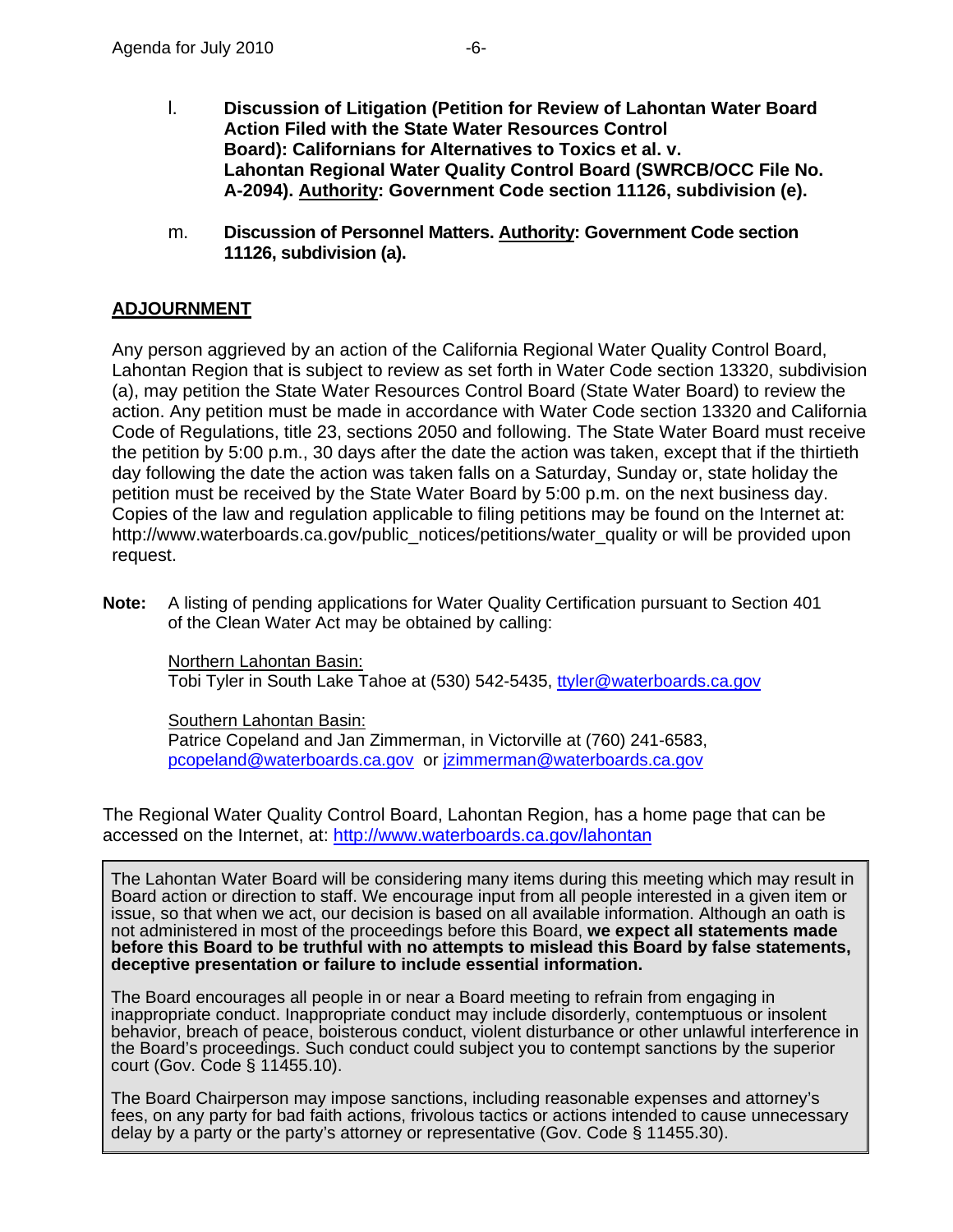## **CALIFORNIA WATER QUALITY CONTROL BOARD LAHONTAN REGION**

Main Office: 2501 Lake Tahoe Blvd., South Lake Tahoe, CA 96150 (530) 542-5400 Branch Office: 14440 Civic Dr., Suite 200, Victorville, CA 92392 (760) 241-6583

#### **LAHONTAN WATER BOARD MEMBERS**

| <b>Name</b>                                                                                                                                             | <b>Location of Residence or Business</b>                                                                                                                                                                                    |                                     | <b>Appointment Category</b>                                                                                                                                                                                          |                                                |
|---------------------------------------------------------------------------------------------------------------------------------------------------------|-----------------------------------------------------------------------------------------------------------------------------------------------------------------------------------------------------------------------------|-------------------------------------|----------------------------------------------------------------------------------------------------------------------------------------------------------------------------------------------------------------------|------------------------------------------------|
| Jack Clarke, Chair<br>Don Jardine, Vice Chair<br>Mike Dispenza<br>R. Keith Dyas<br>Amy Horne, Ph.D.<br><b>Eric Sandel</b><br>Vacant<br>Vacant<br>Vacant | <b>Apple Valley</b><br>Markleeville<br>Palmdale<br>Rosamond<br>Truckee<br>Truckee                                                                                                                                           |                                     | <b>Water Supply</b><br><b>County Government</b><br><b>Municipal Government</b><br>Industrial Water Use<br>Rec., Fish and Wildlife<br><b>Water Quality</b><br>Irrigated Agriculture<br><b>Water Quality</b><br>Public |                                                |
| <b>LAHONTAN WATER BOARD STAFF</b>                                                                                                                       |                                                                                                                                                                                                                             |                                     |                                                                                                                                                                                                                      |                                                |
| Harold J. Singer<br><b>Executive Officer</b>                                                                                                            | Lauri Kemper<br><b>Assistant Executive Officer</b><br>and Ombudsman                                                                                                                                                         | David Coupe<br>Counsel to the Board |                                                                                                                                                                                                                      | Laurie Applegate<br><b>Executive Assistant</b> |
| South Lake Tahoe Office:                                                                                                                                | Chuck Curtis, Manager, Cleanup and Enforcement Division<br>Chein Kao, Chief, Leviathan Mine Unit<br>Scott Ferguson, Chief, Enforcement & Special Projects Unit<br>Richard Booth, Chief, Cleanup and Site Investigation Unit |                                     |                                                                                                                                                                                                                      |                                                |
|                                                                                                                                                         | Manager, North Lahontan Watersheds Division (Vacant)<br>Alan Miller, Chief, North Basin Regulatory Unit<br>Doug Smith, Chief, TMDL Unit<br>Douglas Cushman, Chief, Non-Point Source Unit                                    |                                     |                                                                                                                                                                                                                      |                                                |
| Victorville Office:                                                                                                                                     | Mike Plaziak, Manager, Southern Lahontan Watersheds Division<br>Cindi Mitton, Chief, South Basin Regulatory Unit<br>Patrice Copeland, Chief, Land Disposal Unit                                                             |                                     |                                                                                                                                                                                                                      |                                                |

The primary responsibility of the Water Board is to protect the quality of the surface and groundwater within the Region for beneficial uses. The duty is carried out by formulating and adopting water quality plans for specific ground or surface water bodies; by prescribing and enforcing requirements on domestic and industrial waste dischargers, and by requiring cleanup of water contamination and pollution. Specific responsibilities and procedures of the Board are outlined in the Porter-Cologne Water Quality Control Act.

Regular meetings of the Water Board are normally held on the second Wednesday and Thursday of each month. Meeting locations vary but generally alternate between the north and south basins of the region.

Recordings are made of each Water Board meeting and these tapes/ CDs are retained in the Water Board's office for two years. Anyone desiring copies should contact Laurie Applegate at (530) 542-5414, for the current fee schedule for copies.